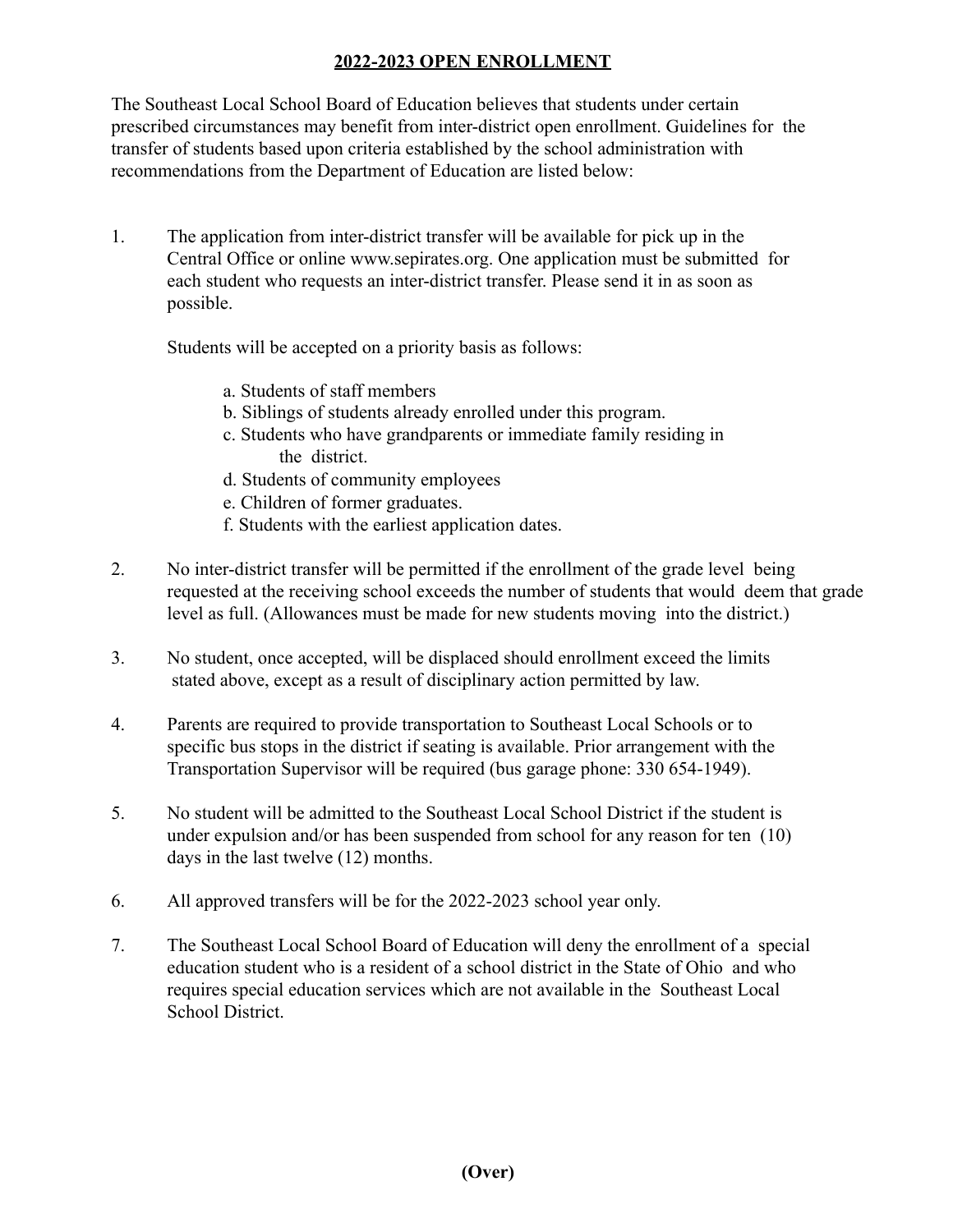- 8. Kindergarten applicants for open enrollment must be five (5) years of age on or before August 1<sup>st</sup>. Early enrollment requests under Board of Education Policy IKEB will not be accepted for prospective open enrollment students.
- 9. Students who enroll from a school district in the State of Ohio may be eligible to participate in athletics. The district will follow OHSAA transfer guidelines.
- 10. To graduate from the Southeast Local School District, a student must meet all the graduation requirements established by the Southeast Local School Board of Education.
- 11. Enrollment opportunities are designated from April 1, 2022 through May 27, 2022. In the event of extenuating circumstances, open enrollment may be considered on a case-by-case basis at other times.
- 12. Applications may be rejected if the racial balance of either the sending or receiving school district would be negatively impacted.
- 13. Inter-district open enrollment applications may be denied on the basis of capacity in grade levels, programs, or available required services.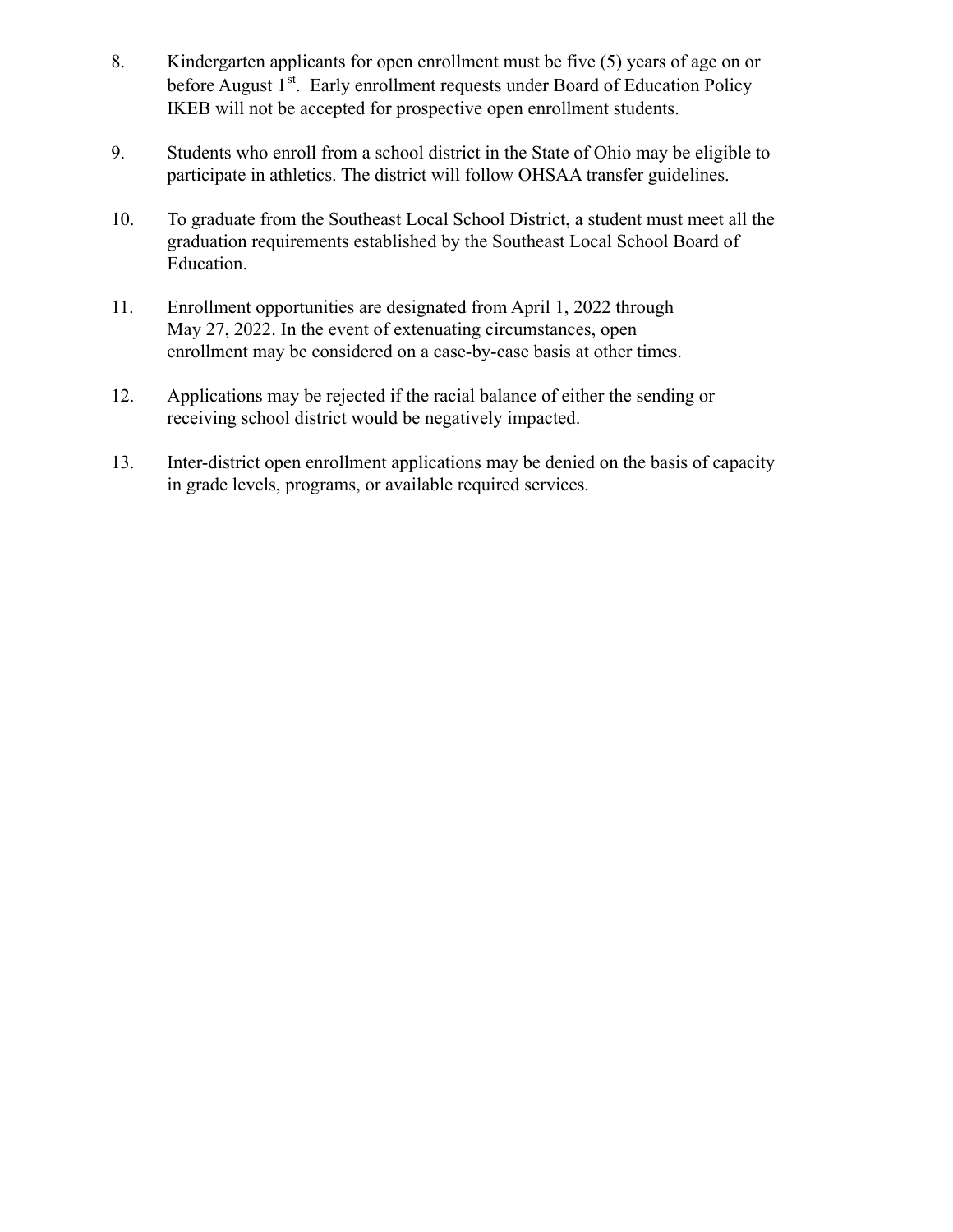## **INTERDISTRICT OPEN ENROLLMENT APPLICATION**

**Southeast Local School District**

## **8245 Tallmadge Rd. Ravenna, Ohio 44266**

| Check one: New Application_____ Re-application____                                        |  |                                                                                                                     |  |
|-------------------------------------------------------------------------------------------|--|---------------------------------------------------------------------------------------------------------------------|--|
|                                                                                           |  |                                                                                                                     |  |
| Date of Birth: $\frac{1}{\sqrt{2\pi}}$                                                    |  | Grade Level 2022-2023 school year                                                                                   |  |
|                                                                                           |  |                                                                                                                     |  |
| Address Street P.O. Box                                                                   |  |                                                                                                                     |  |
| City County County State Zip Code                                                         |  |                                                                                                                     |  |
|                                                                                           |  |                                                                                                                     |  |
| Student Address if different from parent:                                                 |  |                                                                                                                     |  |
|                                                                                           |  |                                                                                                                     |  |
| School District of Residence:                                                             |  |                                                                                                                     |  |
| Effective Date of Change (if new):                                                        |  | <u> 1989 - Johann Barn, mars eta bainar eta baina eta baina eta baina eta baina eta baina eta baina eta baina e</u> |  |
| School district and building that student currently attends: (District) _______________   |  |                                                                                                                     |  |
|                                                                                           |  |                                                                                                                     |  |
| **IMPORTANT NOTE: IF THIS IS THE FIRST TIME YOU ARE APPLYING FOR OPEN ENROLLMENT          |  |                                                                                                                     |  |
| <u>TWO PROOFS OF RESIDENCY MUST ACCOMPANY THIS FORM BEFORE WE WILL CONSIDER</u>           |  |                                                                                                                     |  |
| <u>ACCEPTING FOR THE2022-2023 SCHOOL YEAR. YOU MUST HAVE A LEASE OR RENTAL</u>            |  |                                                                                                                     |  |
| AGREEMENT AND CURRENT UTILITY BILL, (PHONE, ELECTRIC, CABLE) WITH THE CUSTODIAL           |  |                                                                                                                     |  |
| <u>PARENTS NAME AND ADDRESS.</u>                                                          |  |                                                                                                                     |  |
| Is the student registered at the school district of residence? Yes ______ No _____        |  |                                                                                                                     |  |
| Does the student have a current I.E.P. (Individual Education Plan for Special Education)? |  |                                                                                                                     |  |
| $Yes$ No $N$                                                                              |  |                                                                                                                     |  |
|                                                                                           |  |                                                                                                                     |  |
|                                                                                           |  |                                                                                                                     |  |
| Was the student suspended or expelled from school during the last twelve (12) months?     |  |                                                                                                                     |  |
| Yes No If yes, explain:                                                                   |  |                                                                                                                     |  |
|                                                                                           |  |                                                                                                                     |  |
| High School Only: Will the student be attending the Maplewood Career Center?              |  |                                                                                                                     |  |

Yes\_\_\_\_ No\_\_\_\_